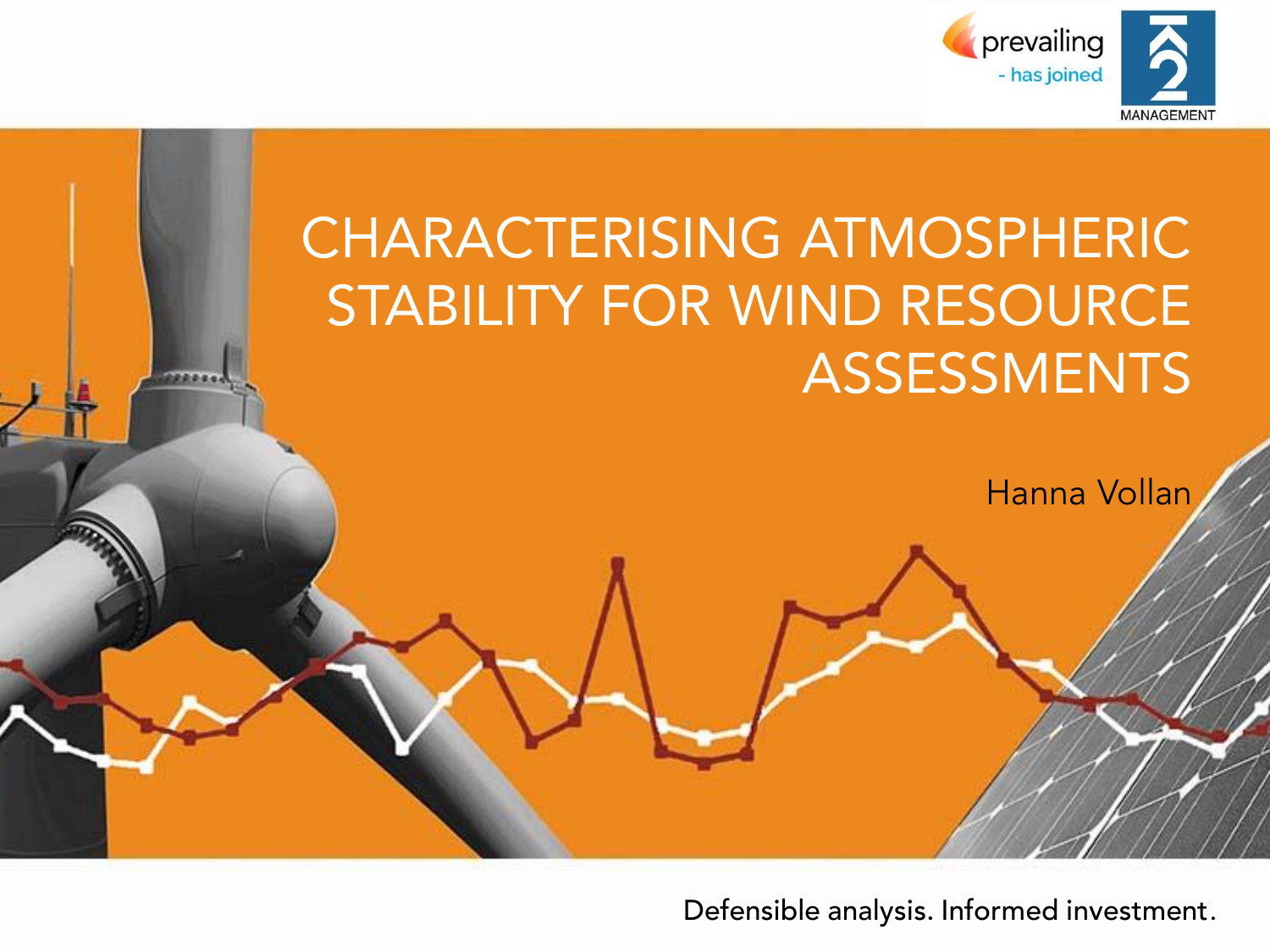## OVERVIEW OF PRESENTATION

- Quick overview of atmospheric stability theory
- Assessing current characterisation approaches
- Propose an alternative approach
	- Stability indicator
	- Reanalysis data

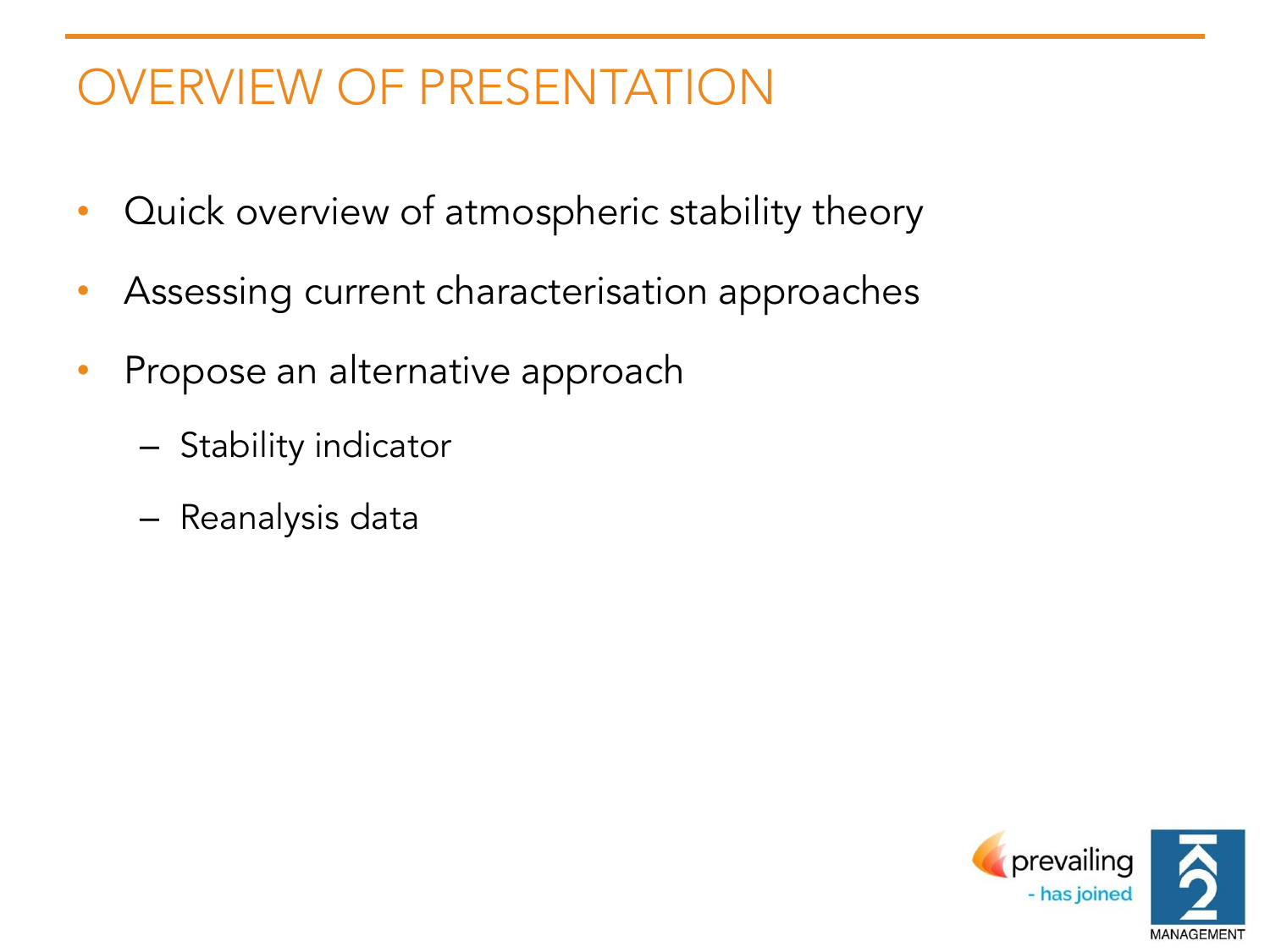#### ATMOSPHERIC STABILITY



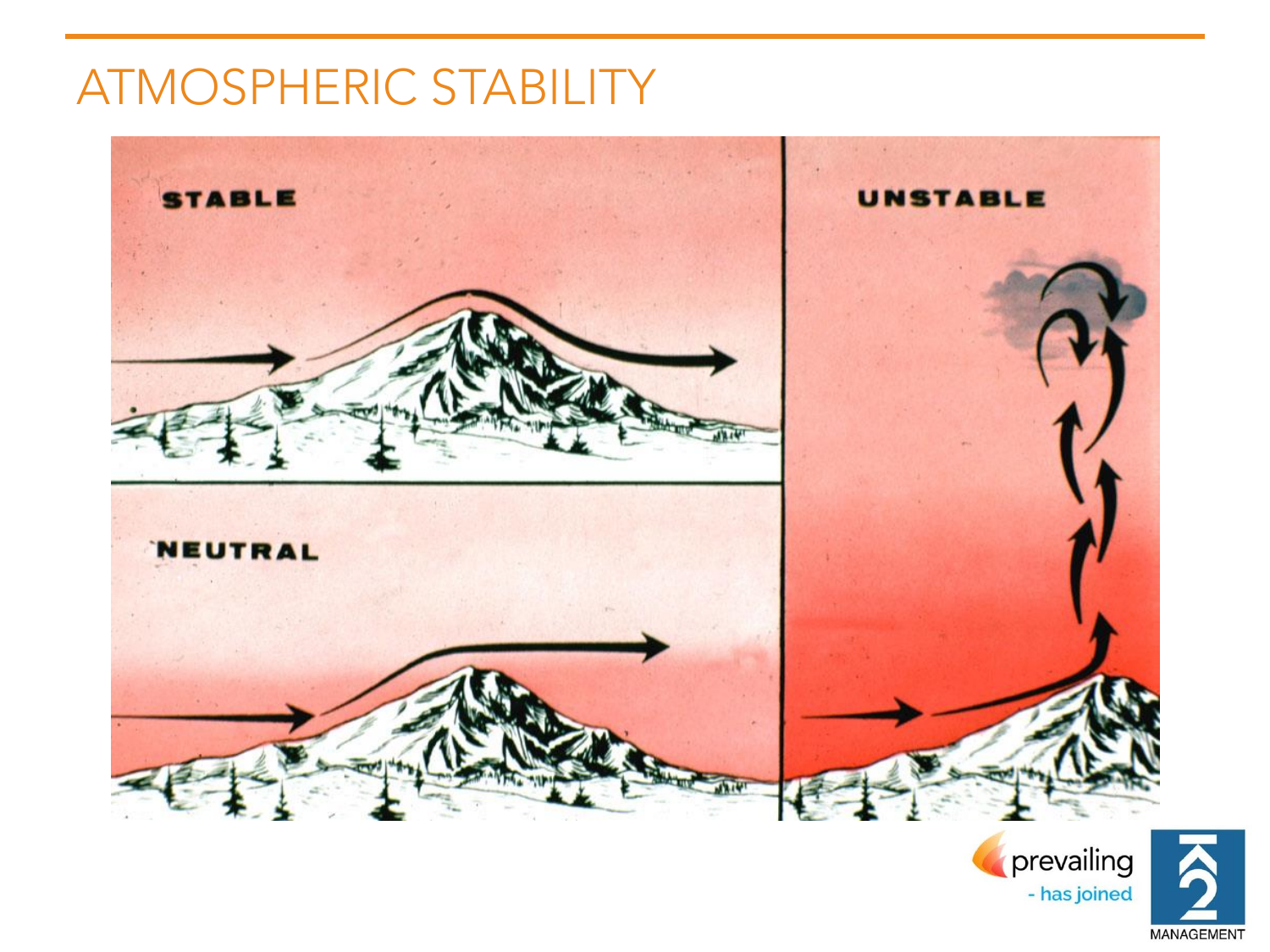#### ATMOSPHERIC STABILITY

| <b>Stability level</b> | <b>Definition</b>                                                                                                                                                                                                            |
|------------------------|------------------------------------------------------------------------------------------------------------------------------------------------------------------------------------------------------------------------------|
| Unstable               | Turbulence is caused by solar ground heating, warming<br>the air close to the ground and causing it to rise.<br>Cooler air from the surrounding area is drawn in to<br>replace the rising air. Vertical mixing is prevalent. |
| <b>Neutral</b>         | Turbulence mainly caused by orography, producing<br>swirling eddies. Mixing occurs both horizontally and<br>vertically.                                                                                                      |
| <b>Stable</b>          | Flow is increasingly laminar and there is low<br>turbulence. Stability suppresses eddies even when<br>the wind is displaced by terrain.                                                                                      |

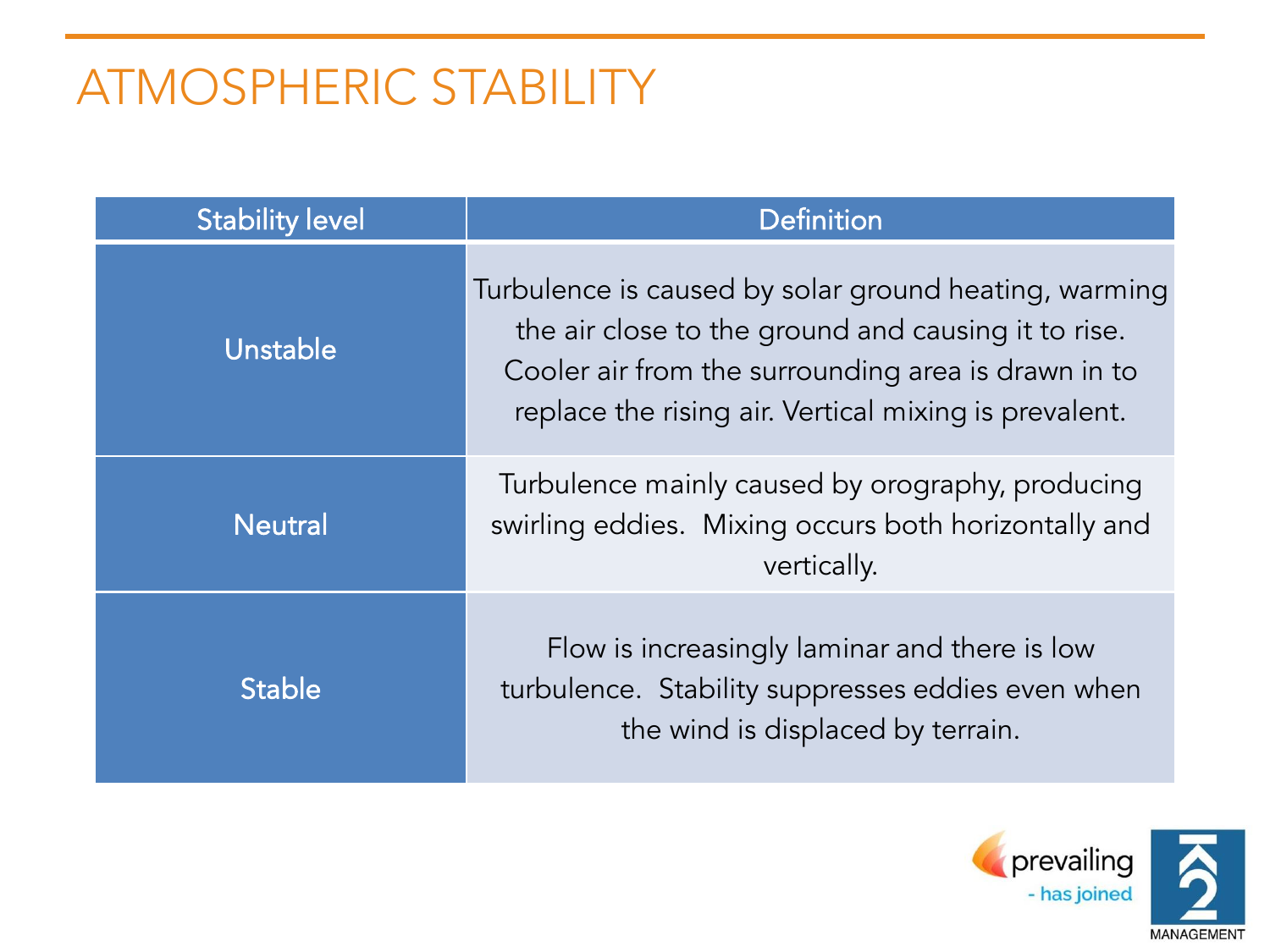## RELEVANCE IN WIND RESOURCE ASSESSMENTS

- Stability affects
	- Shear
	- Wind flow across the site
	- Turbulence
	- By extension; wind turbine performance and wake losses
- Cold climates
	- Large seasonal and diurnal stability variations

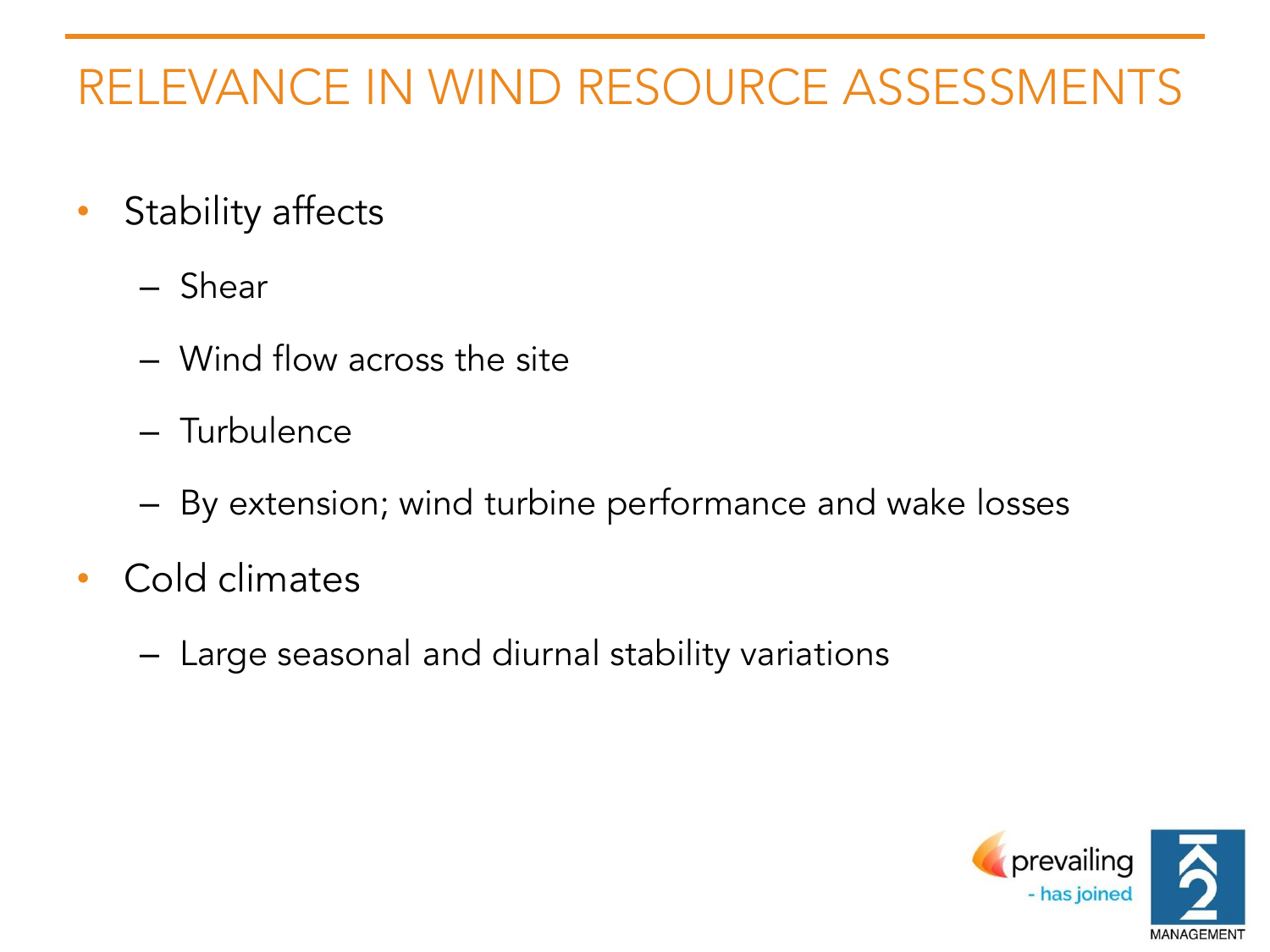## CURRENT CHARACTERISATION APPROACH

- Using shear and turbulence from site measurements
	- $-$  Easily derived from anemometer measurements  $\blacktriangledown$
	- $-$  Stability variations affect shear and turbulence  $\checkmark$
	- The parameters are also affected by local terrain and ground cover X
	- $-$  Data coverage e.g. instrument icing  $\times$
	- $-$  Does not take temperature gradient into account  $\times$

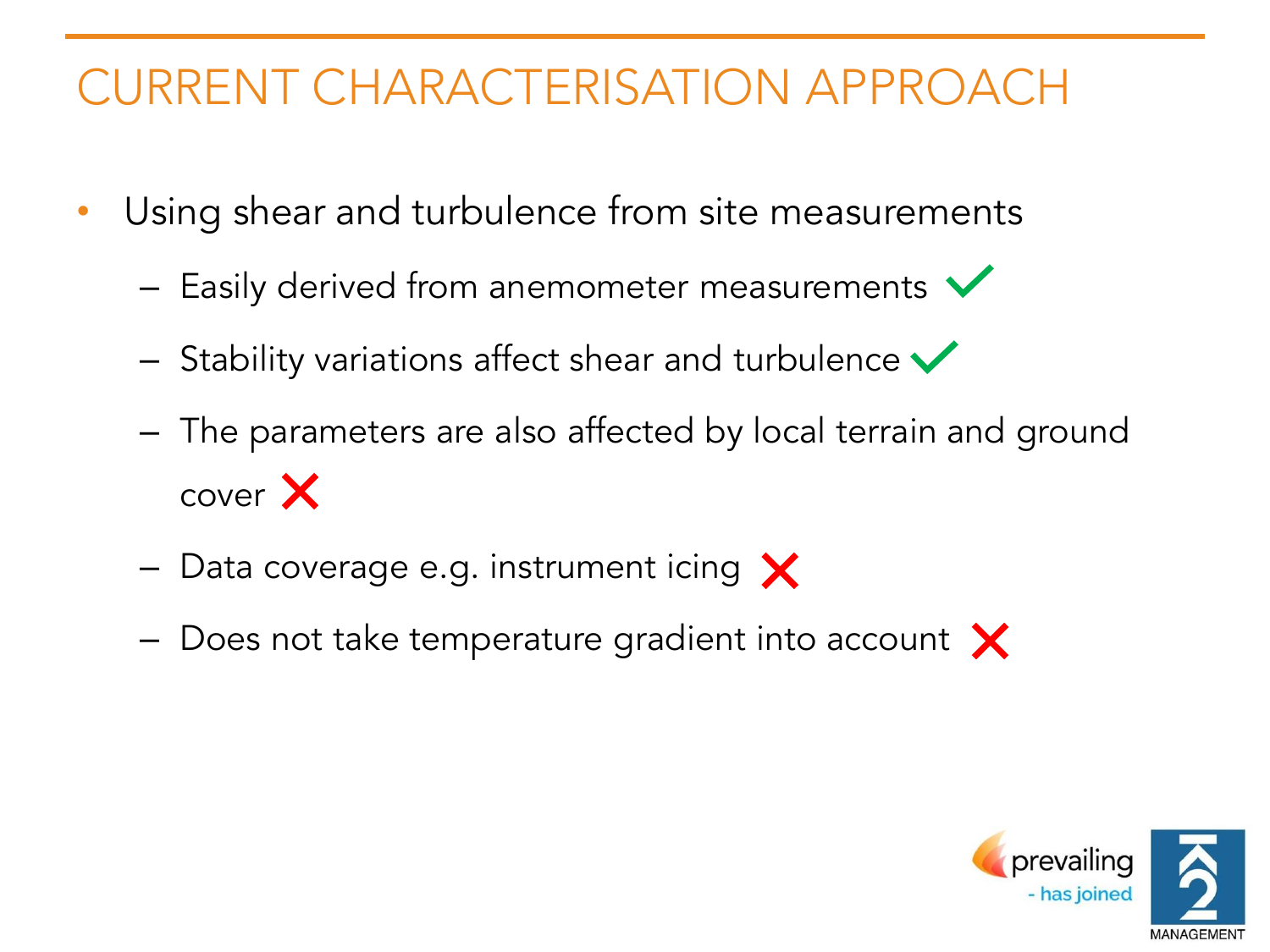• Richardson number is a measure of dynamic stability

$$
Ri = \frac{g}{\overline{\theta_v}} \frac{\Delta \theta_v}{\left(\Delta U_{\Delta Z}\right)^2} \rightarrow \begin{cases} > 0 & \text{Stable} \\ = 0 & \text{Neutral} \\ < 0 & \text{Unstable} \end{cases}
$$

 $\theta_{\rm v}$  is potential virtual temperature g is acceleration due to gravity U is windspeed z is height

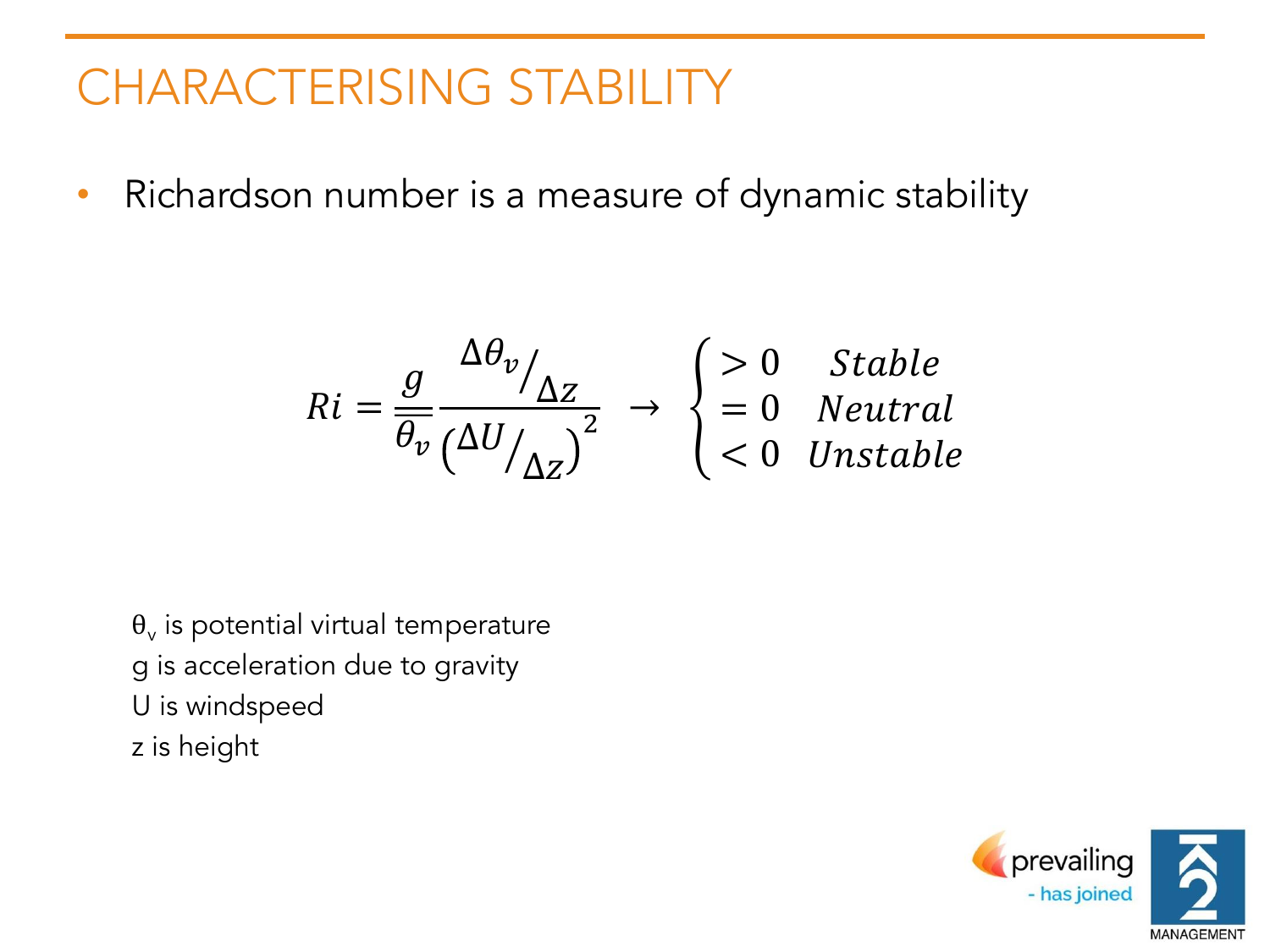- Deriving Richardson number from mast data;
	- Measured onsite  $\blacktriangledown$
	- $-$  Availability of instrumentation  $\times$
	- $-$  Calibration  $\times$
	- $-$  In cold climates; icing affecting data coverage  $\times$

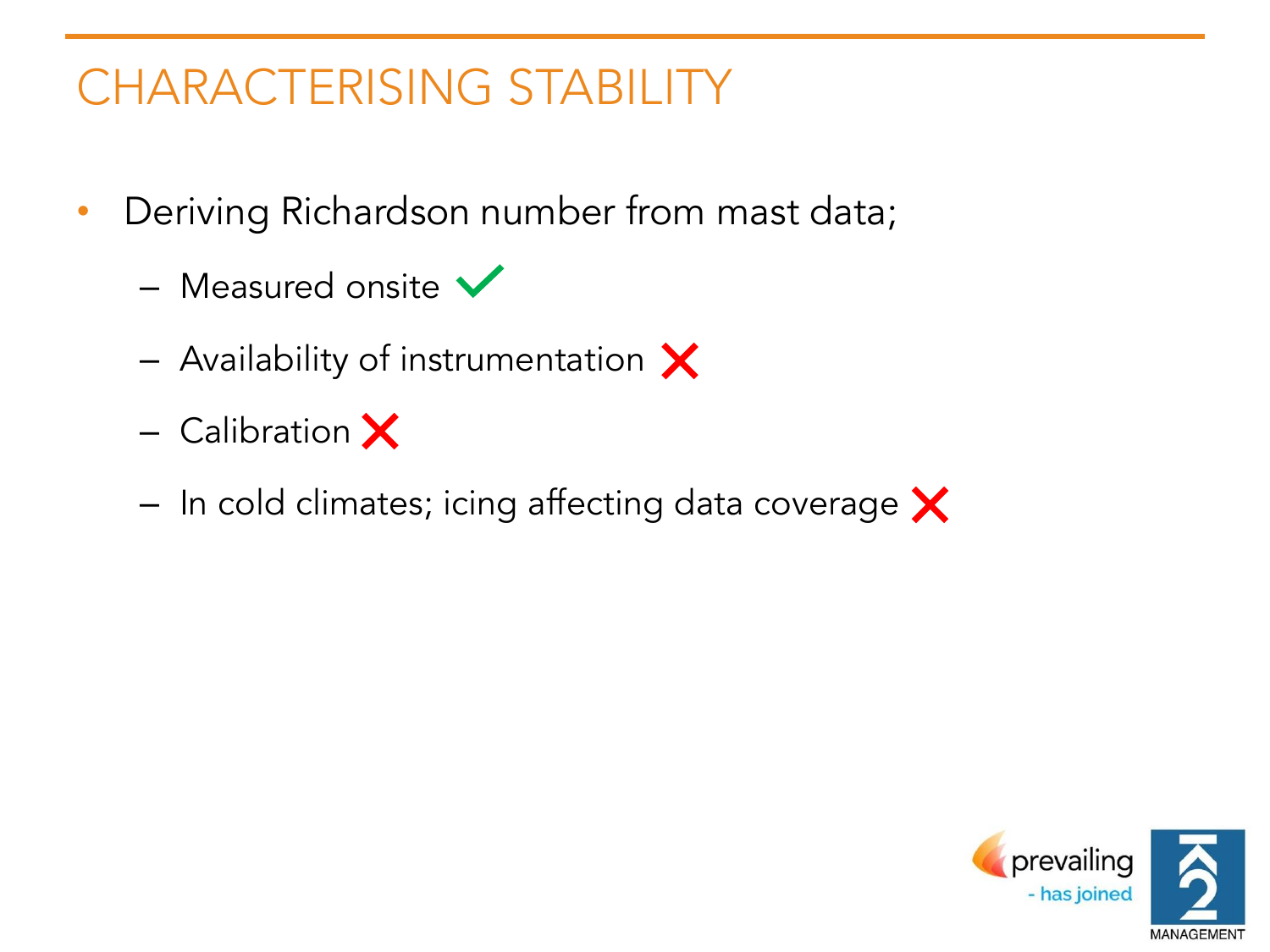• Proposed method – use reanalysis data



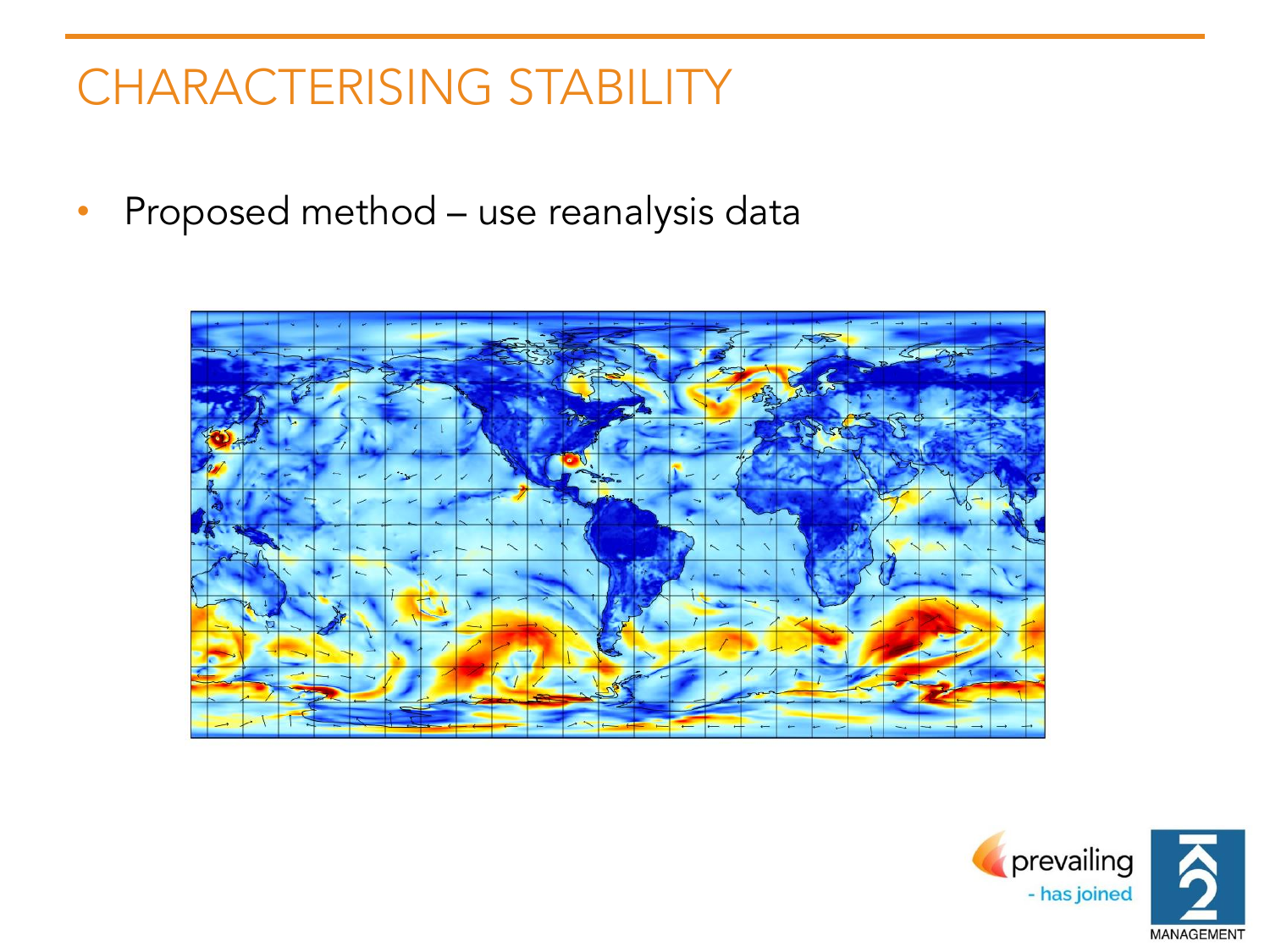- Comparison of stability indicators derived from mast data and MERRA2
- Using data from:
	- 10 sites in 7 countries
	- Tall masts with high quality measurements
	- Onshore and offshore
- Producing 12x24 matrices

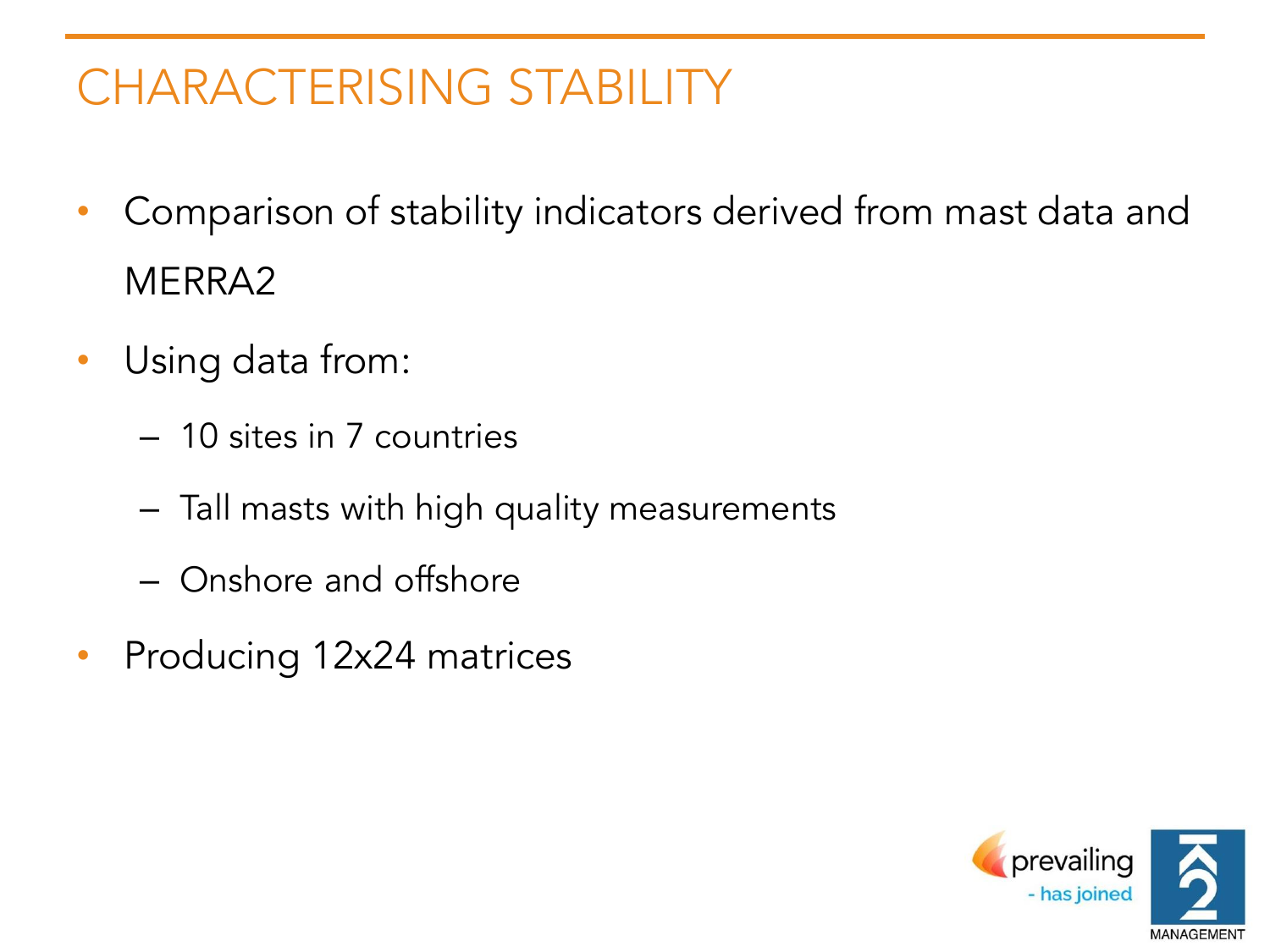#### COMPARISON WITH MAST DATA – SWEDISH SITE

| Hour                    |     |        |        |            |            |        | Month  |        |        |        |     |            | Hour           |
|-------------------------|-----|--------|--------|------------|------------|--------|--------|--------|--------|--------|-----|------------|----------------|
|                         | Jan | Feb    | Mar    | Apr        | <b>May</b> | Jun    | Jul    | Aug    | Sep    | Oct    | Nov | <b>Dec</b> |                |
| $\mathbf 0$             | 0.7 | 0.6    | 0.5    | 1.0        | 1.3        | 1.5    | 1.7    | 1.2    | 1.4    | 0.9    | 1.0 | 0.8        | $\mathbf 0$    |
| 1                       | 0.7 | 0.8    | 0.7    | 1.0        | 1.3        | 1.5    | 1.6    | 1.2    | 1.3    | 1.1    | 1.1 | 0.7        | 1              |
| $\overline{\mathbf{c}}$ | 0.9 | 0.9    | 0.8    | 0.9        | 1.0        | 1.5    | 1.7    | 1.4    | 1.1    | 1.1    | 1.0 | 0.7        | $\overline{c}$ |
| 3                       | 1.0 | 0.7    | 0.8    | 1.0        | 1.0        | 1.3    | 1.7    | 1.4    | 1.2    | 0.9    | 1.0 | 0.7        | 3              |
| $\overline{4}$          | 0.9 | 0.5    | 0.7    | 1.2        | 0.8        | 0.4    | 1.5    | 1.4    | 1.2    | 1.0    | 1.1 | 1.0        | $\overline{4}$ |
| 5                       | 0.8 | 0.7    | 0.5    | $\theta$ . | 0.5        | $-0.4$ | 0.5    | $+0$   | $\pm$  | 0.9    | 0.9 | 1.3        | 5              |
| 6                       | 0.8 | 0.6    | 0.7    | 0.3        | $-0.5$     | $-1.6$ | $-0.7$ | 0.8    | 1.0    | 1.0    | 1.0 | 1.3        | 6              |
| $\overline{7}$          | 0.7 | 0.6    | 0.4    | $-0.4$     | $-1.2$     | $-2.2$ | $-2.3$ | $-0.6$ | 0.5    | 0.9    | 0.8 | 1.3        | $\overline{7}$ |
| 8                       | 0.9 | 0.7    | 0.3    | $-1.2$     | $-1.5$     | $-2.6$ | $-2.9$ | $-1.8$ | $-0.3$ | 0.7    | 0.7 | 1.2        | 8              |
| 9                       | 0.8 | 0.5    | $-0.3$ | $-1.9$     | $-1.8$     | $-2.7$ | $-3.3$ | $-2.6$ | $-0.9$ | 0.2    | 0.7 | 1.4        | 9              |
| 10                      | 0.7 | 0.5    | $-1.1$ | $-2.2$     | $-1.8$     | $-2.5$ | $-3.0$ | $-2.8$ | $-1.8$ | $-0.3$ | 0.5 | 1.5        | 10             |
| 11                      | 0.5 | 0.0    | $-1.5$ | $-2.3$     | $-2.0$     | $-2.5$ | $-3.1$ | $-2.7$ | $-2.0$ | $-0.7$ | 0.5 | 1.3        | 11             |
| 12                      | 0.5 | $-0.2$ | $-1.4$ | $-2.7$     | $-2.0$     | $-2.4$ | $-2.7$ | $-2.6$ | $-1.9$ | $-1.0$ | 0.5 | 0.7        | 12             |
| 13                      | 0.5 | $-0.2$ | $-1.2$ | $-2.4$     | $-1.8$     | $-2.1$ | $-2.8$ | $-2.4$ | $-1.6$ | $-1.0$ | 0.6 | 0.7        | 13             |
| 14                      | 0.6 | 0.0    | $-0.9$ | $-1.9$     | $-1.6$     | $-2.0$ | $-2.6$ | $-2.1$ | $-1.4$ | $-0.6$ | 0.5 | 1.0        | 14             |
| 15                      | 0.6 | 0.5    | $-0.3$ | $-2.0$     | $-1.7$     | $-2.1$ | $-2.4$ | $-1.8$ | $-0.8$ | 0.2    | 0.7 | 1.0        | 15             |
| 16                      | 0.8 | 0.7    | 0.1    | $-1.6$     | $-1.5$     | $-1.5$ | $-1.8$ | $-1.3$ | $-0.2$ | 1.0    | 0.8 | 1.1        | 16             |
| 17                      | 0.5 | 0.9    | 0.4    | $-0.5$     | $-1.0$     | $-1.3$ | $-1.1$ | $-0.1$ | 0.8    | 1.1    | 0.9 | 1.0        | 17             |
| 18                      | 0.8 | 0.7    | 0.4    | 0.5        | $-0.3$     | $-0.6$ | $-0.3$ | 0.6    | 1.3    | 1.0    | 0.9 | 1.0        | 18             |
| 19                      | 0.8 | 0.7    | 0.6    | $+ +$      | 0.6        | 0.1    | 0.6    | $^{+}$ | $+2-$  | 1.0    | 0.8 | 1.2        | 19             |
| 20                      | 1.0 | 0.7    | 0.6    | 1.1        | 1.2        | 0.9    | 1.4    | 1.3    | 1.1    | 1.0    | 0.7 | 1.1        | 20             |
| 21                      | 0.8 | 0.7    | 0.8    | 0.9        | 1.5        | 1.3    | 1.7    | 1.3    | 1.2    | 1.0    | 0.7 | 0.9        | 21             |
| 22                      | 0.7 | 0.7    | 0.6    | 1.1        | 1.4        | 1.4    | 1.7    | 1.3    | 1.3    | 1.0    | 0.7 | 0.7        | 22             |
| 23                      | 0.8 | 0.5    | 0.5    | 1.1        | 1.4        | 1.6    | 1.8    | 1.3    | 1.3    | 1.1    | 0.6 | 0.7        | 23             |

| Hour           |     | Month |        |        |        |        |        |        |         |        |     |            |  |
|----------------|-----|-------|--------|--------|--------|--------|--------|--------|---------|--------|-----|------------|--|
|                | Jan | Feb   | Mar    | Apr    | May    | Jun    | Jul    | Aug    | Sep     | Oct    | Nov | <b>Dec</b> |  |
| 0              | 0.5 | 0.4   | 0.4    | 0.9    | 0.7    | 0.9    | 0.8    | 0.6    | 0.6     | 0.3    | 0.4 | 0.4        |  |
| 1              | 0.5 | 0.3   | 0.5    | 0.6    | 0.7    | 0.7    | 0.9    | 0.7    | 0.6     | 0.2    | 0.3 | 0.4        |  |
| 2              | 0.4 | 0.4   | 0.4    | 0.5    | 0.8    | 0.7    | 1.2    | 0.7    | 0.6     | 0.2    | 0.3 | 0.4        |  |
| 3              | 0.5 | 0.4   | 0.7    | 0.6    | 0.7    | 0.4    | 0.7    | 0.8    | 0.4     | 0.3    | 0.4 | 0.4        |  |
| 4              | 0.4 | 0.6   | 0.5    | 0.6    | 0.2    | $-0.1$ | 0.0    | 0.5    | 0.5     | 0.3    | 0.4 | 0.4        |  |
| 5              | 0.4 | 0.9   | 0.3    | 0.3    | $-0.2$ | $-0.5$ | $-0.4$ | $-0.1$ | 0.4     | 0.2    | 0.4 | 0.5        |  |
| 6              | 0.4 | 0.4   | 0.3    | 0.0    | $-0.4$ | $-0.5$ | $-0.5$ | $-0.6$ | 0.1     | 0.2    | 0.5 | 0.6        |  |
| $\overline{7}$ | 0.5 | 0.5   | 0.3    | $-0.2$ | $-0.4$ | $-0.5$ | $-0.6$ | $-0.7$ | $-0.3$  | 0.1    | 0.6 | 0.5        |  |
| 8              | 0.5 | 0.3   | 0.1    | $-0.4$ | $-0.5$ | $-0.6$ | $-0.6$ | $-0.7$ | $-0.4$  | 0.0    | 0.6 | 0.3        |  |
| 9              | 0.5 | 0.1   | $-0.1$ | $-0.2$ | $-0.4$ | $-0.7$ | $-0.7$ | $-0.8$ | $-0.4$  | $-0.1$ | 0.4 | 0.3        |  |
| 10             | 0.3 | 0.0   | $-0.1$ | $-0.2$ | $-0.4$ | $-0.8$ | $-0.7$ | $-0.7$ | $-0.4$  | $-0.2$ | 0.2 | 0.4        |  |
| 11             | 0.2 | 0.0   | $-0.1$ | $-0.2$ | $-0.4$ | $-0.7$ | $-0.8$ | $-0.6$ | $-0.4$  | $-0.2$ | 0.1 | 0.4        |  |
| 12             | 0.3 | 0.0   | $-0.1$ | $-0.2$ | $-0.4$ | $-0.7$ | $-0.6$ | $-0.5$ | $-0.3$  | $-0.2$ | 0.0 | 0.3        |  |
| 13             | 0.5 | 0.0   | $-0.1$ | $-0.2$ | $-0.4$ | $-0.6$ | $-0.5$ | $-0.4$ | $-0.3$  | $-0.1$ | 0.1 | 0.3        |  |
| 14             | 0.5 | 0.1   | 0.0    | $-0.1$ | $-0.4$ | $-0.5$ | $-0.3$ | $-0.3$ | $-0.2$  | 0.0    | 0.3 | 0.4        |  |
| 15             | 0.5 | 0.2   | 0.0    | 0.0    | $-0.3$ | $-0.4$ | $-0.3$ | $-0.2$ | $-0.1$  | 0.2    | 0.4 | 0.4        |  |
| 16             | 0.6 | 0.2   | 0.2    | 0.0    | $-0.1$ | $-0.2$ | $-0.3$ | $-0.2$ | 0.1     | 0.4    | 0.4 | 0.3        |  |
| 17             | 0.4 | 0.2   | 0.4    | 0.2    | 0.0    | $-0.2$ | $-0.3$ | $-0.1$ | 0.7     | 0.4    | 0.5 | 0.4        |  |
| 18             | 0.5 | 0.3   | 0.5    | 0.4    | 0.3    | 0.0    | 0.0    | 0.4    | 0.8     | 0.5    | 0.6 | 0.5        |  |
| 19             | 0.5 | 0.3   | 0.6    | 0.8    | 0.6    | 0.2    | 0.3    | 0.6    | $0.7 -$ | 0.6    | 0.5 | 0.5        |  |
| 20             | 0.5 | 0.3   | 0.5    | 0.9    | 0.7    | 0.6    | 0.8    | 0.7    | 0.6     | 0.6    | 0.4 | 0.6        |  |
| 21             | 0.6 | 0.3   | 0.8    | 1.0    | 0.6    | 0.9    | 0.7    | 0.6    | 0.5     | 0.4    | 0.4 | 0.4        |  |
| 22             | 0.6 | 0.3   | 0.5    | 0.9    | 0.7    | 1.1    | 0.6    | 0.6    | 0.4     | 0.4    | 0.4 | 0.4        |  |
| 23             | 0.5 | 0.3   | 0.4    | 0.9    | 0.7    | 1.2    | 0.7    | 0.6    | 0.5     | 0.3    | 0.5 | 0.4        |  |

| Hour           |      |      |      |      |      |      | Month |      |      |      |      |            | Hour           |
|----------------|------|------|------|------|------|------|-------|------|------|------|------|------------|----------------|
|                | Jan  | Feb  | Mar  | Apr  | May  | Jun  | Jul   | Aug  | Sep  | Oct  | Nov  | <b>Dec</b> |                |
| 0              | 0.33 | 0.37 | 0.35 | 0.33 | 0.34 | 0.31 | 0.32  | 0.34 | 0.32 | 0.34 | 0.33 | 0.34       | $\Omega$       |
| 1              | 0.35 | 0.35 | 0.34 | 0.34 | 0.33 | 0.31 | 0.34  | 0.34 | 0.34 | 0.33 | 0.32 | 0.33       | 1              |
| $\overline{c}$ | 0.35 | 0.35 | 0.32 | 0.34 | 0.34 | 0.31 | 0.34  | 0.34 | 0.35 | 0.32 | 0.33 | 0.33       | $\overline{2}$ |
| 3              | 0.37 | 0.34 | 0.31 | 0.35 | 0.35 | 0.30 | 0.33  | 0.33 | 0.34 | 0.34 | 0.32 | 0.34       | 3              |
| 4              | 0.36 | 0.34 | 0.33 | 0.34 | 0.34 | 0.32 | 0.32  | 0.32 | 0.33 | 0.34 | 0.33 | 0.34       | 4              |
| 5              | 0.37 | 0.33 | 0.34 | 0.34 | 0.30 | 0.24 | 0.27  | 0.32 | 0.31 | 0.34 | 0.33 | 0.35       | 5              |
| 6              | 0.36 | 0.36 | 0.33 | 0.31 | 0.25 | 0.18 | 0.18  | 0.28 | 0.32 | 0.35 | 0.33 | 0.35       | 6              |
| 7              | 0.37 | 0.37 | 0.33 | 0.23 | 0.19 | 0.15 | 0.14  | 0.20 | 0.30 | 0.36 | 0.32 | 0.34       | $\overline{7}$ |
| 8              | 0.38 | 0.36 | 0.28 | 0.16 | 0.17 | 0.14 | 0.11  | 0.14 | 0.25 | 0.33 | 0.32 | 0.33       | 8              |
| 9              | 0.40 | 0.36 | 0.21 | 0.14 | 0.17 | 0.13 | 0.11  | 0.11 | 0.19 | 0.30 | 0.32 | 0.34       | 9              |
| 10             | 0.39 | 0.31 | 0.17 | 0.14 | 0.16 | 0.14 | 0.12  | 0.11 | 0.15 | 0.25 | 0.31 | 0.34       | 10             |
| 11             | 0.40 | 0.29 | 0.14 | 0.14 | 0.16 | 0.14 | 0.12  | 0.11 | 0.14 | 0.22 | 0.30 | 0.34       | 11             |
| 12             | 0.39 | 0.26 | 0.14 | 0.14 | 0.16 | 0.14 | 0.13  | 0.13 | 0.15 | 0.20 | 0.31 | 0.33       | 12             |
| 13             | 0.40 | 0.25 | 0.14 | 0.15 | 0.16 | 0.13 | 0.13  | 0.13 | 0.15 | 0.19 | 0.29 | 0.34       | 13             |
| 14             | 0.39 | 0.25 | 0.15 | 0.16 | 0.16 | 0.14 | 0.13  | 0.13 | 0.16 | 0.22 | 0.30 | 0.36       | 14             |
| 15             | 0.39 | 0.26 | 0.17 | 0.16 | 0.16 | 0.15 | 0.14  | 0.15 | 0.16 | 0.25 | 0.31 | 0.35       | 15             |
| 16             | 0.39 | 0.30 | 0.19 | 0.17 | 0.16 | 0.15 | 0.15  | 0.16 | 0.20 | 0.29 | 0.31 | 0.35       | 16             |
| 17             | 0.38 | 0.31 | 0.23 | 0.20 | 0.18 | 0.17 | 0.16  | 0.20 | 0.25 | 0.31 | 0.31 | 0.37       | 17             |
| 18             | 0.36 | 0.35 | 0.27 | 0.24 | 0.21 | 0.19 | 0.20  | 0.24 | 0.27 | 0.31 | 0.31 | 0.37       | 18             |
| 19             | 0.36 | 0.35 | 0.29 | 0.27 | 0.25 | 0.22 | 0.24  | 0.28 | 0.29 | 0.32 | 0.32 | 0.34       | 19             |
| 20             | 0.33 | 0.34 | 0.29 | 0.29 | 0.28 | 0.26 | 0.27  | 0.28 | 0.31 | 0.33 | 0.33 | 0.33       | 20             |
| 21             | 0.34 | 0.32 | 0.30 | 0.30 | 0.29 | 0.28 | 0.29  | 0.29 | 0.33 | 0.33 | 0.33 | 0.34       | 21             |
| 22             | 0.34 | 0.34 | 0.33 | 0.29 | 0.31 | 0.29 | 0.29  | 0.32 | 0.34 | 0.33 | 0.33 | 0.32       | 22             |
| 23             | 0.35 | 0.37 | 0.34 | 0.31 | 0.32 | 0.30 | 0.31  | 0.33 | 0.32 | 0.33 | 0.34 | 0.34       | 23             |

Mast Richardson number MERRA-2 Richardson number

| Hour           |     |      |      |      |                |      | Month |      |                   |      |      |            |
|----------------|-----|------|------|------|----------------|------|-------|------|-------------------|------|------|------------|
|                | Jan | Feb  | Mar  | Apr  | May            | Jun  | Jul   | Aua  | Sep               | Oct  | Nov  | <b>Dec</b> |
| $\Omega$       | 7.3 | 8.1  | 8.1  | 7.9  | 7.0            | 7.1  | 6.9   | 7.4  | 7.6               | 8.1  | 8.3  | 8.0        |
| 1              | 7.4 | 7.7  | 8.1  | 7.9  | 6.9            | 7.3  | 6.8   | 7.4  | 7. <mark>4</mark> | 8.2  | 8.4  | 8.1        |
| 2              | 7.7 | 8.0  | 8.3  | 8.0  | 7.1            | 7.4  | 7.1   | 7.2  | $7.\overline{B}$  | 8.1  | 8.3  | 8.0        |
| 3              | 7.4 | 7.5  | 8.5  | 7.9  | 7.2            | 8.1  | 7.3   | 7.4  | 7.Þ               | 7.7  | 8.3  | 8.1        |
| $\overline{4}$ | 7.6 | 8.0  | 8.3  | 8.0  | 7.9            | 9.6  | 8.0   | 7.4  | 8 <sub>b</sub>    | 7.9  | 8.4  | 7.9        |
| 5              | 8.0 | 7.8  | 8.1  | 9.1  | <del>9.8</del> | 41.6 | 40.0  | 8.3  | ₽Đ                | 8.0  | 8.7  | 7.6        |
| 6              | 8.3 | 7.5  | 8.3  | 10.3 | 11.8           | 12.6 | 12.1  | 10.1 | 8.6               | 8.0  | 8.6  | 7.9        |
| 7              | 7.8 | 7.6  | 8.9  | 11.9 | 13.0           | 13.3 | 13.0  | 12.1 | 10.2              | 8.3  | 8.9  | 7.8        |
| 8              | 7.6 | 7.6  | 10.8 | 13.0 | 13.9           | 14.1 | 13.8  | 13.0 | 11.9              | 9.3  | 8.6  | 7.9        |
| 9              | 7.2 | 8.9  | 11.9 | 13.5 | 14.5           | 14.9 | 14.9  | 14.4 | 12.9              | 10.8 | 8.9  | 8.0        |
| 10             | 7.6 | 10.0 | 12.8 | 13.9 | 15.3           | 15.4 | 15.1  | 14.6 | 13.8              | 11.8 | 9.8  | 8.4        |
| 11             | 7.5 | 10.4 | 13.3 | 14.3 | 15.9           | 16.0 | 15.7  | 15.4 | 14.2              | 12.3 | 10.3 | 8.6        |
| 12             | 7.6 | 11.2 | 13.2 | 14.2 | 15.8           | 15.9 | 15.7  | 15.3 | 14.0              | 12.4 | 10.4 | 8.9        |
| 13             | 7.4 | 11.5 | 13.1 | 14.1 | 15.6           | 15.6 | 15.3  | 15.0 | 14.0              | 12.5 | 9.9  | 8.5        |
| 14             | 7.4 | 10.9 | 13.2 | 14.2 | 15.7           | 15.9 | 15.5  | 14.7 | 13.7              | 11.7 | 9.1  | 8.3        |
| 15             | 7.2 | 10.2 | 13.0 | 13.7 | 14.9           | 15.3 | 15.2  | 14.1 | 13.2              | 10.7 | 8.9  | 8.1        |
| 16             | 6.8 | 9.4  | 12.2 | 12.8 | 14.5           | 14.4 | 14.9  | 12.9 | 12.0              | 8.8  | 8.8  | 8.3        |
| 17             | 7.0 | 8.6  | 10.4 | 12.3 | 13.5           | 13.8 | 13.3  | 12.0 | 9.7               | 8.3  | 8.9  | 8.1        |
| 18             | 6.9 | 8.4  | 8.7  | 10.7 | 12.2           | 12.7 | 12.2  | 10.3 | 8.1               | 8.4  | 9.0  | 8.5        |
| 19             | 7.0 | 8.7  | 8.3  | 9.0  | 10.2           | 11.4 | 10.4  | 8.5  | 8.0               | 8.2  | 8.9  | 8.3        |
| 20             | 7.1 | 8.4  | 8.6  | 8.2  | 8.1            | 9.7  | 8.4   | می   | 7.9               | 8.4  | 9.2  | 8.2        |
| 21             | 7.3 | 8.3  | 8.4  | 8.0  | 7.2            | 8.2  | 7.2   | 6.8  | 8.0               | 8.0  | 8.9  | 8.0        |
| 22             | 7.4 | 8.2  | 8.2  | 8.0  | 6.7            | 7.5  | 6.8   | 7.0  | 7.7               | 7.7  | 8.9  | 8.1        |
| 23             | 7.1 | 8.5  | 8.2  | 8.0  | 6.8            | 7.2  | 6.7   | 7.0  | 7.8               | 7.9  | 8.8  | 8.4        |

Mast shear exponent Mast turbulence intensity



prevailing

- has joined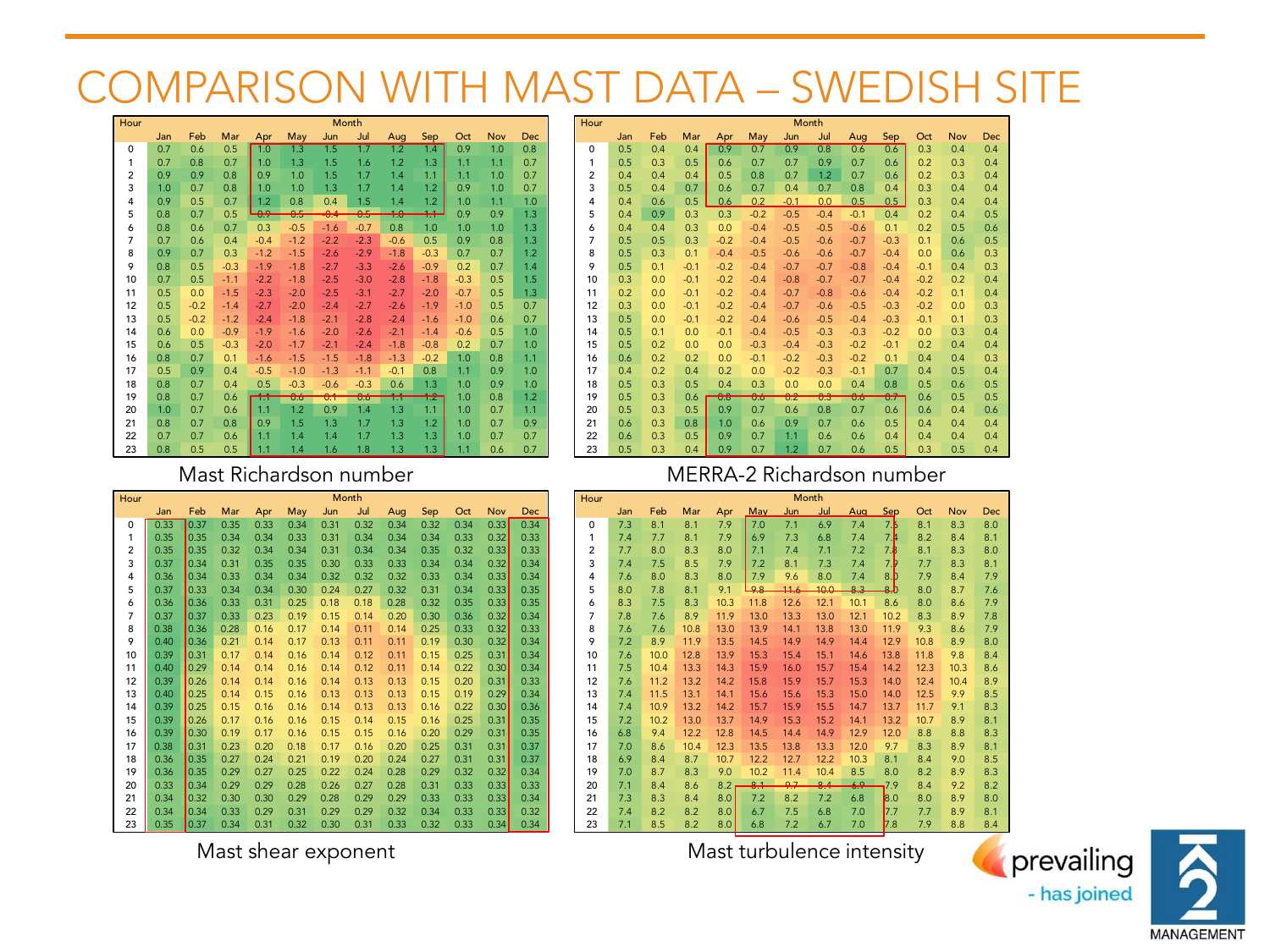| Hour           |        |        |        |        |        | Month  |        |        |        |        |        |            | Hour           |
|----------------|--------|--------|--------|--------|--------|--------|--------|--------|--------|--------|--------|------------|----------------|
|                | Jan    | Feb    | Mar    | Apr    | May    | Jun    | Jul    | Aug    | Sep    | Oct    | Nov    | <b>Dec</b> |                |
| $\mathbf 0$    | 2.1    | 1.8    | 1.1    | 1.3    | 0.9    | 0.5    | 0.3    | 0.3    | 0.3    | 0.7    | 1.5    | 1.7        | $\mathbf 0$    |
| 1              | 2.1    | 1.7    | 1.0    | 1.3    | 0.9    | 0.5    | 0.3    | 0.3    | 0.3    | 0.7    | 1.5    | 1.7        | 1              |
| $\overline{2}$ | 2.0    | 1.8    | 1.0    | 1.4    | 0.8    | 0.4    | 0.3    | 0.3    | 0.3    | 0.6    | 1.5    | 1.8        | $\overline{2}$ |
| 3              | 2.0    | 1.8    | 1.0    | 1.3    | 0.8    | 0.5    | 0.4    | 0.5    | 0.4    | 0.7    | 1.6    | 1.8        | 3              |
| 4              | 2.1    | 1.8    | 1.0    | 1.4    | 1.0    | 0.6    | 0.5    | 0.6    | 0.5    | 0.8    | 1.5    | 1.7        | 4              |
| 5              | 2.2    | 1.8    | 1.1    | 1.4    | 1.0    | 0.6    | 0.6    | 0.7    | 0.5    | 0.8    | 1.6    | 1.7        | 5              |
| 6              | 2.2    | 1.9    | 1.1    | 1.0    | 0.1    | $-0.4$ | $-0.2$ | 0.2    | 0.3    | 0.6    | 1.6    | 1.8        | 6              |
| $\overline{7}$ | 2.0    | 1.4    | $-0.2$ | $-1.6$ | $-3.3$ | $-3.6$ | $-3.4$ | $-2.7$ | $-1.8$ | $-0.4$ | 1.0    | 1.5        | $\overline{7}$ |
| 8              | 0.4    | $-1.1$ | $-3.8$ | $-4.2$ | $-4.5$ | $-4.6$ | $-4.7$ | $-4.6$ | $-3.9$ | $-3.4$ | $-1.5$ | 0.1        | 8              |
| 9              | $-3.2$ | $-3.9$ | $-4.6$ | $-4.6$ | $-4.6$ | $-4.7$ | $-4.8$ | $-4.8$ | $-4.3$ | $-4.3$ | $-4.1$ | $-3.1$     | 9              |
| 10             | $-4.1$ | $-4.3$ | $-4.6$ | $-4.7$ | $-4.8$ | $-4.7$ | $-4.7$ | $-4.8$ | $-4.3$ | $-4.5$ | $-4.5$ | $-4.2$     | 10             |
| 11             | $-4.2$ | $-4.4$ | $-4.6$ | $-4.7$ | $-4.8$ | $-4.6$ | $-4.7$ | $-4.7$ | $-4.3$ | $-4.4$ | $-4.5$ | $-4.4$     | 11             |
| 12             | $-4.2$ | $-4.4$ | $-4.7$ | $-4.7$ | $-4.7$ | $-4.7$ | $-4.6$ | $-4.7$ | $-4.2$ | $-4.5$ | $-4.4$ | $-4.3$     | 12             |
| 13             | $-4.0$ | $-4.5$ | $-4.7$ | $-4.4$ | $-4.7$ | $-4.6$ | $-4.7$ | $-4.7$ | $-4.4$ | $-4.5$ | $-4.4$ | $-4.4$     | 13             |
| 14             | $-4.1$ | $-4.3$ | $-4.6$ | $-4.5$ | $-4.8$ | $-4.7$ | $-4.7$ | $-4.8$ | $-4.5$ | $-4.3$ | $-4.5$ | $-4.1$     | 14             |
| 15             | $-3.8$ | $-4.3$ | $-4.6$ | $-4.5$ | $-4.8$ | $-4.7$ | $-4.7$ | $-4.7$ | $-4.6$ | $-4.3$ | $-4.0$ | $-3.5$     | 15             |
| 16             | $-2.3$ | $-3.8$ | $-4.4$ | $-4.3$ | $-4.7$ | $-4.7$ | $-4.7$ | $-4.6$ | $-4.3$ | $-3.6$ | $-1.9$ | $-1.0$     | 16             |
| 17             | 0.8    | $-0.8$ | $-2.6$ | $-3.2$ | $-3.9$ | $-4.1$ | $-4.3$ | $-4.0$ | $-2.5$ | $-0.5$ | 0.8    | 1.2        | 17             |
| 18             | 1.4    | 1.1    | 0.7    | 0.3    | $-0.5$ | $-14$  | $-1.8$ | 06     | 03     | 04     | 1.2    | 1.5        | 18             |
| 19             | 2.0    | 1.3    | 1.0    | 1.1    | 0.9    | 0.4    | 0.5    | 0.5    | 0.6    | 0.8    | 1.6    | 1.8        | 19             |
| 20             | 2.1    | 1.7    | 1.2    | 1.3    | 1.0    | 0.5    | 0.7    | 0.7    | 0.8    | 1.1    | 1.6    | 1.8        | 20             |
| 21             | 2.1    | 1.8    | 1.2    | 1.4    | 1.0    | 0.5    | 0.6    | 0.8    | 0.7    | 1.0    | 1.6    | 1.8        | 21             |
| 22             | 2.1    | 1.7    | 1.2    | 1.4    | 1.0    | 0.5    | 0.6    | 0.5    | 0.5    | 1.0    | 1.6    | 1.7        | 22             |
| 23             | 2.2    | 1.8    | 1.2    | 1.3    | 1.0    | 0.4    | 0.4    | 0.3    | 0.3    | 0.8    | 1.6    | 1.7        | 23             |

| Hour |        |        |               |        |        | Month  |        |        |        |                  |                  |               | Hour     |        |        |        |        |        | Month       |              |            |            |        |        |            |
|------|--------|--------|---------------|--------|--------|--------|--------|--------|--------|------------------|------------------|---------------|----------|--------|--------|--------|--------|--------|-------------|--------------|------------|------------|--------|--------|------------|
|      | Jan    | Feb    | Mar           | Apr    | May    | Jun    | Jul    | Aug    | Sep    | Oct              | <b>Nov</b>       | <b>Dec</b>    |          | Jan    | Feb    | Mar    | Apr    | May    | Jun         | Jul          | Aug        | Sep        | Oct    | Nov    | <b>Dec</b> |
|      | 2.1    | 1.8    | 1.1           | 1.3    | 0.9    | 0.5    | 0.3    | 0.3    | 0.3    | 0.7              | 1.5              | 1.7           | $\Omega$ | 0.3    | 0.4    | 0.3    | 0.4    | 0.3    | 0.2         | 0.1          | 0.2        | 0.1        | 0.2    | 0.3    | 0.3        |
|      | 2.1    | 1.7    | 1.0           | 1.3    | 0.9    | 0.5    | 0.3    | 0.3    | 0.3    | 0.7              | 1.5              |               |          | 0.3    | 0.4    | 0.3    | 0.3    | 0.3    |             | 0.1          | 0.2        | 0.1        | 0.2    | 0.3    | 0.3        |
|      | 2.0    | 1.8    | 1.0           | 1.4    | 0.8    | 0.4    | 0.3    | 0.3    | 0.3    | 0.6              | 1.5              | 1.8           | 2        | 0.3    | 0.4    | 0.3    | 0.3    | 0.3    | 0.1         | 0.1          | 0.2        | 0.1        | 0.2    | 0.3    | 0.3        |
|      | 2.0    | 1.8    | 1.0           | 1.3    | 0.8    | 0.5    | 0.4    | 0.5    | 0.4    | 0.7              | 1.6              | 1.8           | 3        | 0.3    | 0.3    | 0.3    | 0.3    | 0.3    | 0.1         | 0.1          | 0.1        | 0.1        | 0.3    | 0.3    | 0.3        |
|      | 2.1    | 1.8    | 1.0           | 1.4    | 1.0    | 0.6    | 0.5    | 0.6    | 0.5    | 0.8              | 1.5              |               | 4        | 0.3    | 0.3    | 0.3    | 0.3    | 0.3    | 0.1         | 0.1          | 0.1        | 0.1        | 0.3    | 0.3    | 0.2        |
|      | 2.2    | 1.8    | 1.1           | 1.4    | 1.0    | 0.6    | 0.6    | 0.7    | 0.5    | 0.8              | 1.6              |               | 5        | 0.3    | 0.3    | 0.3    | 0.3    | 0.2    | 0.1         | 0.1          | 0.1        | 0.1        | 0.3    | 0.3    | 0.2        |
| Ô    | 2.2    | 1.9    | 1.1           | 1.0    | 0.1    | $-0.4$ | $-0.2$ | 0.2    | 0.3    | 0.6              | 1.6              | 1.8           | 6        | 0.3    | 0.3    | 0.2    | 0.1    | $-0.1$ | -0.1        | -0.1         | $-0.1$     | 0.0        | 0.2    | 0.3    | 0.3        |
|      | 2.0    | 1.4    | $-0.2$        | $-1.6$ | -3.3   | $-3.6$ | $-3.4$ | -2.7   | $-1.8$ | $-0.4$           | 1.0              | 1.5           |          | 0.1    | 0.0    | $-0.3$ | $-0.4$ | $-0.5$ | $-0.3$      | $-0.4$       | $-0.3$     | $-0.3$     | $-0.3$ | 0.0    | 0.1        |
| 8    | 0.4    | $-1.1$ | $-3.8$        | $-4.2$ | -4.5   | $-4.6$ | $-4.7$ | -4.6   | $-3.9$ | $-3.4$           | $-1.5$           | 0.1           | 8        | $-0.4$ | $-0.6$ | $-0.6$ | $-0.6$ | $-0.6$ | $-0.5$      | $-0.5$       | $-0.4$     | $-0.4$     | $-0.8$ | $-0.6$ | $-0.3$     |
|      | $-3.2$ | $-3.9$ | $-4.6$        | $-4.6$ | -4.6   | $-4.7$ | $-4.8$ | $-4.8$ | $-4.3$ | $-4.3$           | $-4.1$           | $-3.1$        | 9        | $-0.7$ | $-0.8$ | $-0.7$ | $-0.8$ | $-0.6$ | $-0.5$      | $-0.7$       | $-0.5$     | $-0.6$     | $-1.2$ | $-1.0$ | $-0.7$     |
|      | $-4.1$ | $-4.3$ | $-4.6$        | -4.7   |        | -4.    | $-4.7$ | -4.8   | $-4.3$ | $-4.5$           | $-4.5$           | $-4.2$        | 10       | $-0.8$ | $-0.9$ | $-0.8$ | $-0.8$ | $-0.7$ | $-0.6$      | $-0.8$       | $-0.6$     | $-0.7$     | $-1.3$ | $-1.2$ | $-0.8$     |
|      | $-4.2$ | $-4.4$ | -4.6          | -4.7   |        | -4.6   | -4.,   | -4.7   | -4.3   | $-4.4$           | $-4.5$           | $-4.4$        | 11       | $-0.9$ | $-0.9$ | $-0.8$ | $-0.9$ | $-0.7$ | $-0.5$      | $-0.7$       | $-0.6$     | $-0.8$     | $-1.3$ | $-1.3$ | $-0.9$     |
| 12   | $-4.2$ | $-4.4$ | $-4.7$        | $-4.7$ | -4.7   | $-4.7$ | $-4.6$ | $-4.7$ | $-4.2$ | $-4.5$           | $-4.4$           | $-4.3$        | 12       | $-0.9$ | $-0.8$ | $-0.8$ | $-0.9$ | $-0.7$ | $-0.5$      | $-0.7$       | $-0.5$     | $-0.8$     | $-1.3$ | $-1.3$ | $-1.0$     |
| 13   | $-4.0$ | $-4.5$ | -4.7          |        |        | $-4.6$ | $-4.1$ | -4.7   | $-4.4$ | $-4.5$           | $-4.4$           | -4.4          | 13       | $-0.8$ | $-0.7$ | $-0.7$ | $-0.8$ | $-0.6$ | $-0.4$      | $-0.6$       | $-0.5$     | $-0.7$     | $-1.2$ | $-1.1$ | $-0.9$     |
| 14   | $-4.1$ | $-4.3$ | -4.6          | $-4.5$ |        | -4.    | $-4.7$ | -4.8   | $-4.5$ | $-4.3$           | $-4.5$           | -4.1          | 14       | -0.7   | $-0.6$ | $-0.6$ | $-0.6$ | $-0.4$ | $-0.4$      | $-0.5$       | $-0.4$     | $-0.6$     | $-1.0$ | $-0.8$ | $-0.7$     |
| 15   | $-3.8$ | $-4.3$ | $-4.6$        | $-4.5$ | $-4.8$ | -4.7   | $-4.7$ | -4.7   | -4.6   | $-4.3$           | $-4.0$           | $-3.5$        | 15       | $-0.5$ | $-0.4$ | $-0.4$ | $-0.4$ | $-0.3$ | $-0.3$      | $-0.4$       | $-0.3$     | $-0.4$     | $-0.6$ | $-0.5$ | $-0.4$     |
| 16   | $-2.3$ | $-3.8$ | $-4.4$        | $-4.3$ |        | -4.7   | $-4.7$ | -4.6   | $-4.3$ | $-3.6$           | $-1.9$           | $-1.0$        | 16       | $-0.1$ | $-0.1$ | $-0.1$ | $-0.2$ | -0.1   | -0.1        | $-0.2$       | $-0.2$     | $-0.2$     | $-0.2$ | 0.0    | 0.0        |
|      | 0.8    | $-0.8$ | $-2.6$        | $-3.2$ | -3.9   | $-4.$  | $-4.3$ | $-4.0$ | $-2.5$ | $-0.5$           | 0.8              |               | 17       | 0.2    | 0.2    | 0.2    | 0.1    | 0.0    | 0.0         | $-0.1$       | 0.0        | 0.0        | 0.2    | 0.3    | 0.3        |
| 18   | 1.4    | 1.1    | 0.7           | 0.3    | $-0.5$ | -14    | $-1.8$ | .ስ.ፋ   | 03     | _ስ ፌ             | 1.2              | 1.5           | 18       | 0.2    | 0.3    | 0.3    | 0.4    | 0.2    | $\bigcap$ 1 | $^{\circ}$ 1 | $^{\circ}$ | $^{\circ}$ | ഹ      | 0.3    | 0.2        |
| 19   | 2.0    | 1.3    | 1.0           | 1.1    | 0.9    | 0.4    | 0.5    | 0.5    | 0.6    | 0.8              | 1.6              | 1.8           | 19       | 0.2    | 0.3    | 0.3    | 0.4    | 0.3    | 0.1         | 0.1          | 0.1        | 0.1        | 0.2    | 0.3    | 0.2        |
| 20   | 2.1    | 1.7    | $1.2^{\circ}$ | 1.3    | 1.0    | 0.5    | 0.7    | 0.7    | 0.8    | 1.1              | 1.6              | 1.8           | 20       | 0.2    | 0.3    | 0.3    | 0.4    | 0.3    | 0.1         | 0.2          | 0.1        | 0.1        | 0.2    | 0.3    | 0.2        |
|      | 2.1    | 1.8    | 1.2           | 1.4    | 1.0    | 0.5    | 0.6    | 0.8    | 0.7    | 1.0 <sub>1</sub> | 1.6              | $1.8^{\circ}$ | 21       | 0.3    | 0.3    | 0.3    | 0.4    | 0.3    | 0.1         | 0.2          | 0.1        | 0.1        | 0.2    | 0.3    | 0.3        |
|      | 2.1    | 1.7    | 1.2           | 1.4    | 1.0    | 0.5    | 0.6    | 0.5    | 0.5    | 1.0              | 1.6              |               | 22       | 0.3    | 0.3    | 0.3    | 0.4    | 0.3    | 0.2         | 0.2          | 0.1        | 0.1        | 0.2    | 0.3    | 0.3        |
| 23   | 2.2    | 1.8    | 1.2           | 1.3    | 1.0    | 0.4    | 0.4    | 0.3    | 0.3    | 0.8              | 1.6 <sub>1</sub> |               | 23       | 0.3    | 0.3    | 0.3    | 0.3    | 0.3    | 0.2         | 0.2          | 0.1        | 0.1        | 0.2    | 0.3    | 0.3        |

| Hour           |      |      |      |      |      |      | Month |      |      |      |      |            | Hour           |
|----------------|------|------|------|------|------|------|-------|------|------|------|------|------------|----------------|
|                | Jan  | Feb  | Mar  | Apr  | May  | Jun  | Jul   | Aug  | Sep  | Oct  | Nov  | <b>Dec</b> |                |
| 0              | 0.11 | 0.13 | 0.16 | 0.15 | 0.17 | 0.16 | 0.17  | 0.18 | 0.18 | 0.18 | 0.14 | 0.13       | $\mathbf 0$    |
| 1              | 0.12 | 0.16 | 0.15 | 0.15 | 0.16 | 0.16 | 0.16  | 0.17 | 0.17 | 0.17 | 0.14 | 0.13       | 1              |
| $\overline{2}$ | 0.13 | 0.14 | 0.15 | 0.14 | 0.16 | 0.16 | 0.16  | 0.18 | 0.17 | 0.16 | 0.15 | 0.13       | $\overline{2}$ |
| 3              | 0.13 | 0.14 | 0.17 | 0.16 | 0.16 | 0.16 | 0.16  | 0.15 | 0.16 | 0.17 | 0.15 | 0.12       | 3              |
| $\overline{4}$ | 0.12 | 0.12 | 0.15 | 0.16 | 0.16 | 0.16 | 0.15  | 0.15 | 0.16 | 0.16 | 0.16 | 0.13       | $\overline{4}$ |
| 5              | 0.11 | 0.15 | 0.15 | 0.16 | 0.15 | 0.16 | 0.15  | 0.16 | 0.17 | 0.16 | 0.16 | 0.14       | 5              |
| 6              | 0.10 | 0.15 | 0.16 | 0.15 | 0.11 | 0.11 | 0.12  | 0.14 | 0.16 | 0.16 | 0.15 | 0.13       | 6              |
| 7              | 0.11 | 0.16 | 0.12 | 0.08 | 0.04 | 0.04 | 0.05  | 0.06 | 0.08 | 0.13 | 0.16 | 0.14       | 7              |
| 8              | 0.12 | 0.11 | 0.04 | 0.04 | 0.03 | 0.03 | 0.03  | 0.03 | 0.04 | 0.05 | 0.08 | 0.12       | 8              |
| 9              | 0.06 | 0.04 | 0.03 | 0.04 | 0.04 | 0.03 | 0.03  | 0.04 | 0.04 | 0.05 | 0.04 | 0.05       | 9              |
| 10             | 0.05 | 0.03 | 0.04 | 0.04 | 0.03 | 0.04 | 0.04  | 0.04 | 0.05 | 0.05 | 0.04 | 0.04       | 10             |
| 11             | 0.04 | 0.04 | 0.04 | 0.04 | 0.03 | 0.04 | 0.04  | 0.04 | 0.05 | 0.05 | 0.04 | 0.04       | 11             |
| 12             | 0.04 | 0.04 | 0.04 | 0.04 | 0.04 | 0.04 | 0.04  | 0.04 | 0.05 | 0.05 | 0.04 | 0.04       | 12             |
| 13             | 0.04 | 0.04 | 0.04 | 0.04 | 0.04 | 0.04 | 0.04  | 0.04 | 0.04 | 0.05 | 0.04 | 0.04       | 13             |
| 14             | 0.04 | 0.04 | 0.04 | 0.04 | 0.03 | 0.04 | 0.04  | 0.04 | 0.04 | 0.05 | 0.04 | 0.04       | 14             |
| 15             | 0.04 | 0.04 | 0.03 | 0.04 | 0.03 | 0.04 | 0.04  | 0.03 | 0.03 | 0.04 | 0.04 | 0.04       | 15             |
| 16             | 0.05 | 0.04 | 0.03 | 0.04 | 0.03 | 0.03 | 0.03  | 0.03 | 0.04 | 0.04 | 0.06 | 0.07       | 16             |
| 17             | 0.12 | 0.07 | 0.05 | 0.04 | 0.04 | 0.03 | 0.03  | 0.03 | 0.05 | 0.10 | 0.17 | 0.16       | 17             |
| 18             | 0.19 | 0.15 | 0.14 | 0.12 | 0.09 | 0.07 | 0.06  | 0.09 | 0.15 | 0.20 | 0.19 | 0.17       | 18             |
| 19             | 0.14 | 0.16 | 0.18 | 0.18 | 0.16 | 0.16 | 0.17  | 0.19 | 0.19 | 0.19 | 0.16 | 0.14       | 19             |
| 20             | 0.12 | 0.12 | 0.16 | 0.17 | 0.16 | 0.18 | 0.18  | 0.18 | 0.18 | 0.17 | 0.15 | 0.13       | 20             |
| 21             | 0.12 | 0.11 | 0.15 | 0.16 | 0.15 | 0.17 | 0.16  | 0.18 | 0.18 | 0.17 | 0.14 | 0.12       | 21             |
| 22             | 0.12 | 0.13 | 0.15 | 0.16 | 0.16 | 0.17 | 0.16  | 0.18 | 0.19 | 0.17 | 0.14 | 0.13       | 22             |
| 23             | 0.12 | 0.13 | 0.16 | 0.16 | 0.16 | 0.17 | 0.16  | 0.18 | 0.19 | 0.18 | 0.14 | 0.13       | 23             |

Mast Richardson number MERRA-2 Richardson number

| A <sub>Our</sub> |      |      |      |      |      | Month |      |      |      |      |      |            |
|------------------|------|------|------|------|------|-------|------|------|------|------|------|------------|
|                  | Jan  | Feb  | Mar  | Apr  | May  | Jun   | Jul  | Aug  | Sep  | Oct  | Nov  | <b>Dec</b> |
| 0                | 8.0  | 7.0  | 6.0  | 8.0  | 7.0  | 6.0   | 6.0  | 6.0  | 6.0  | 6.0  | 6.0  | 8.0        |
| 1                | 8.0  | 8.0  | 6.0  | 7.0  | 7.0  | 6.0   | 6.0  | 6.0  | 6.0  | 5.0  | 6.0  | 8.0        |
| 2                | 7.0  | 9.0  | 6.0  | 8.0  | 7.0  | 6.0   | 6.0  | 6.0  | 6.0  | 6.0  | 6.0  | 7.0        |
| 3                | 7.0  | 8.0  | 6.0  | 6.0  | 7.0  | 6.0   | 6.0  | 6.0  | 5.0  | 6.0  | 6.0  | 7.0        |
| 4                | 7.0  | 8.0  | 6.0  | 7.0  | 8.0  | 5.0   | 6.0  | 5.0  | 5.0  | 6.0  | 6.0  | 6.0        |
| 5                | 7.0  | 9.0  | 6.0  | 6.0  | 8.0  | 6.0   | 6.0  | 5.0  | 5.0  | 6.0  | 7.0  | 7.0        |
| 6                | 6.0  | 8.0  | 6.0  | 8.0  | 8.0  | 8.0   | 7.0  | 6.0  | 6.0  | 5.0  | 7.0  | 8.0        |
| 7                | 7.0  | 8.0  | 8.0  | 9.0  | 8.0  | 7.0   | 7.0  | 7.0  | 7.0  | 7.0  | 7.0  | 10.0       |
| 8                | 8.0  | 10.0 | 9.0  | 10.0 | 10.0 | 8.0   | 8.0  | 8.0  | 7.0  | 8.0  | 9.0  | 10.0       |
| 9                | 10.0 | 12.0 | 11.0 | 13.0 | 12.0 | 10.0  | 10.0 | 10.0 | 9.0  | 9.0  | 10.0 | 11.0       |
| 10               | 12.0 | 14.0 | 13.0 | 15.0 | 13.0 | 11.0  | 12.0 | 11.0 | 11.0 | 11.0 | 12.0 | 12.0       |
| 11               | 15.0 | 16.0 | 14.0 | 15.0 | 14.0 | 11.0  | 12.0 | 12.0 | 12.0 | 13.0 | 14.0 | 14.0       |
| 12               | 17.0 | 16.0 | 14.0 | 16.0 | 13.0 | 11.0  | 12.0 | 12.0 | 12.0 | 13.0 | 14.0 | 15.0       |
| 13               | 17.0 | 14.0 | 13.0 | 16.0 | 12.0 | 11.0  | 12.0 | 11.0 | 11.0 | 12.0 | 13.0 | 14.0       |
| 14               | 15.0 | 13.0 | 12.0 | 15.0 | 11.0 | 11.0  | 11.0 | 10.0 | 10.0 | 10.0 | 11.0 | 12.0       |
| 15               | 12.0 | 11.0 | 11.0 | 13.0 | 10.0 | 10.0  | 10.0 | 9.0  | 9.0  | 9.0  | 10.0 | 10.0       |
| 16               | 9.0  | 10.0 | 10.0 | 10.0 | 9.0  | 8.0   | 9.0  | 8.0  | 7.0  | 7.0  | 8.0  | 8.0        |
| 17               | 8.0  | 9.0  | 8.0  | 9.0  | 9.0  | 7.0   | 7.0  | 7.0  | 7.0  | 7.0  | 7.0  | 9.0        |
| 18               | 8.0  | 8.0  | 8.0  | 8.0  | 9.0  | 8.0   | 7.0  | 7.0  | 7.0  | 6.01 | 7.0  | 8.0        |
| 19               | 7.0  | 0.8  | 7.0  | 10.0 | 8.0  | 7.0   | 7.0  | 7.0  | 6.0  | 6.0  | 6.0  | 7.0        |
| 20               | 6.0  | 7.0  | 7.0  | 9.0  | 7.0  | 7.0   | 7.0  | 7.0  | 6.0  | 6.0  | 6.0  | 8.0        |
| 21               | 7.0  | 8.0  | 6.0  | 8.0  | 7.0  | 7.0   | 7.0  | 6.0  | 6.0  | 5.0  | 6.0  | 8.0        |
| 22               | 7.0  | 7.0  | 7.0  | 7.0  | 7.0  | 6.0   | 7.0  | 7.0  | 6.0  | 6.0  | 6.0  | 7.0        |
| 23               | 7.0  | 7.0  | 6.0  | 7.0  | 7.0  | 7.0   | 7.0  | 6.0  | 6.0  | 6.0  | 5.0  | 8.0        |

Mast shear exponent Mast turbulence intensity



prevailing - has joined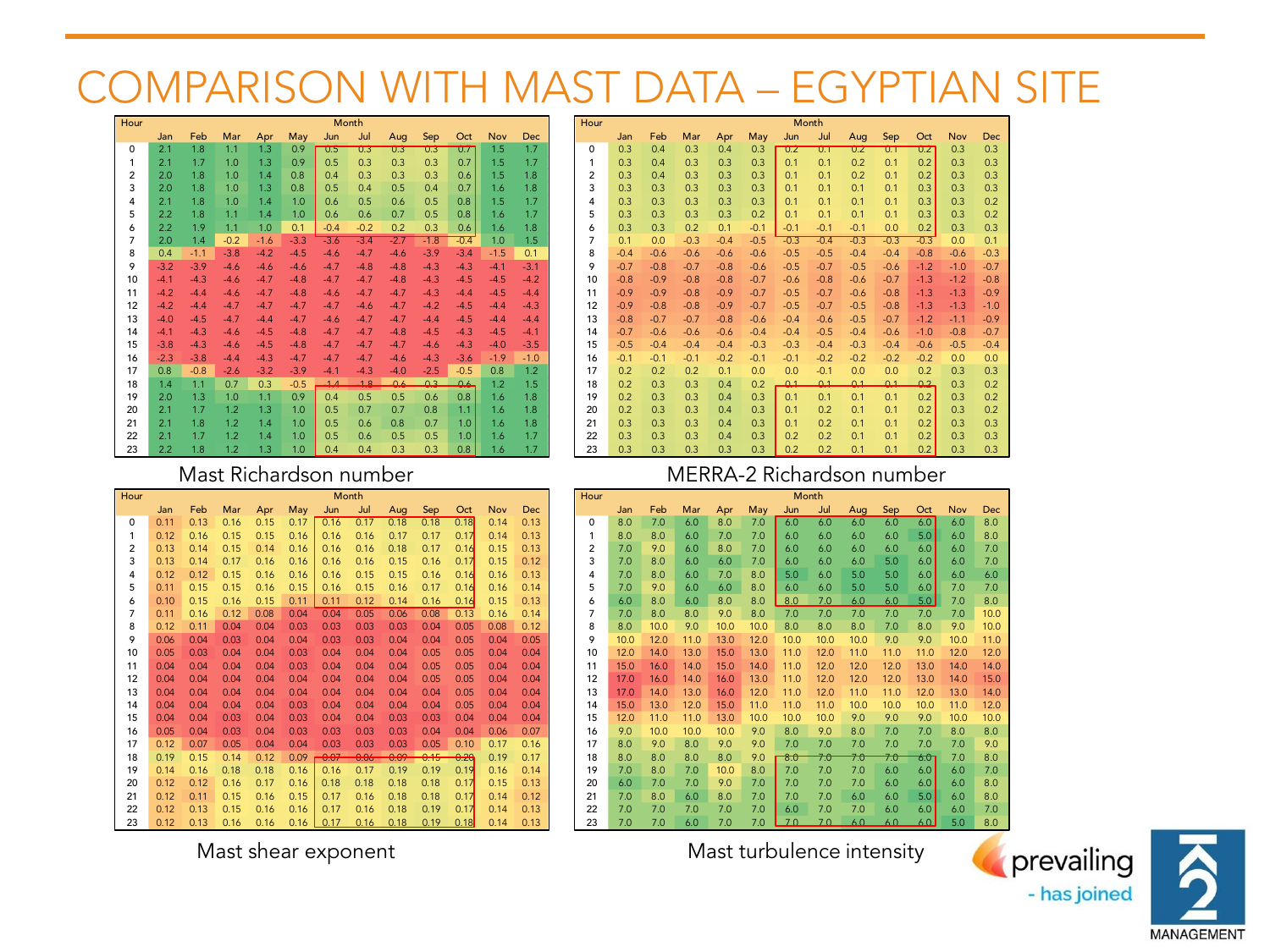## Concert of the conclusions

- Benefits of Richardson number from reanalysis data
	- Comprehensive characterisation of stability  $\sqrt{}$
	- Consistent
	- No data coverage issues  $\sqrt{}$
	- Applicable offshore and onshore  $\sqrt{}$ 
		- Care required for coastal sites X

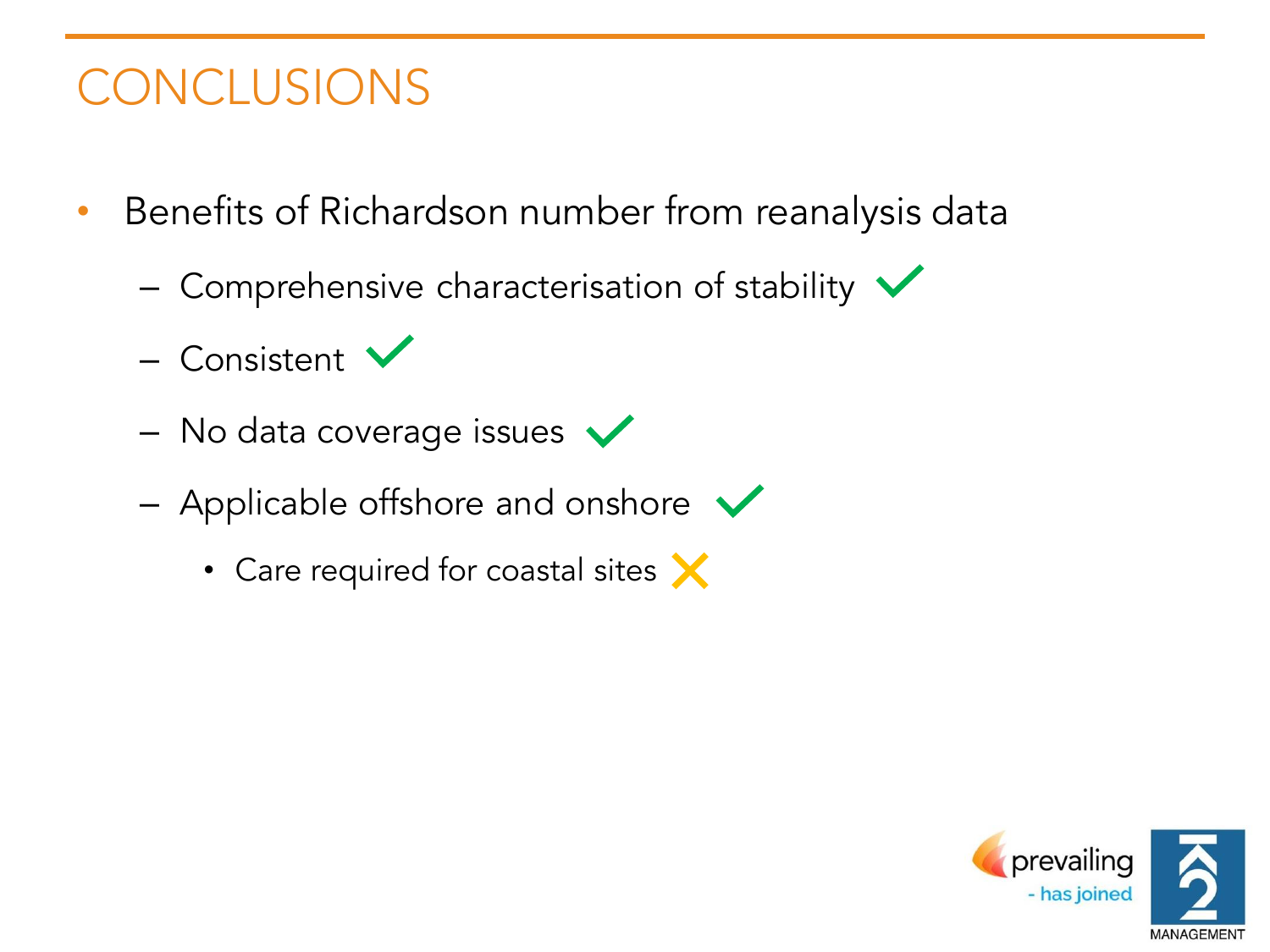## REDUCING UNCERTAINTIES

- Cross-correlations
- Shear extrapolation
- Wind flow modelling
- Performance losses
- Wake modelling
- Classify and compare sites